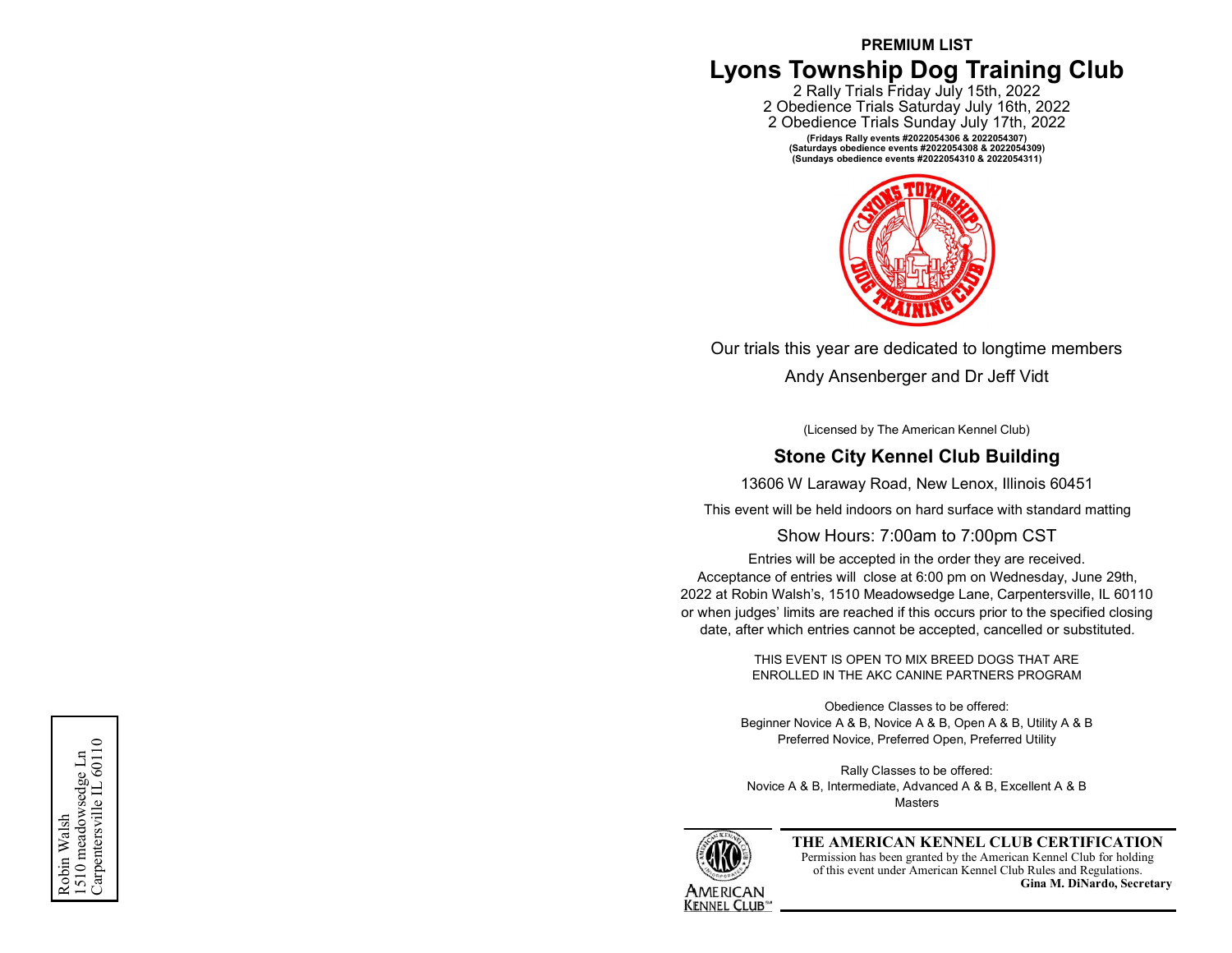**OFFICERS** 

| 6123 S. Kenneth Ave, Chicago IL 60629 Ph: 773-284-5979 |  |
|--------------------------------------------------------|--|

#### BOARD OF DIRECTORS

Leslie Allison-Seei Gary Chan Gail Meyers Virginia Sensenbrenner Alison Rush Kevin Wyderka Bob Zak

## TRIAL COMMITTEE

## TRIAL SECRETARY

Robin Walsh 1510 Meadowsedge Lane, Carpentersville IL 60110 (630) 340-9068 bostonbean72515@gmail.com

### VETERINARIAN

Animal Emergency of Mokena 19110 S 88th Avenue, Mokena, IL 60448 (708) 326-4800 DIRECTIONS TO EMERGENCY CLINIC: Laraway Rd East for 3.5 mile to US 45 N/South La Grange Rd, Left on US 45 N/ South La Grange Rd. In 4.6 miles Turn Right onto W 191 St, Drive 1 Mile and Turn Right onto 88th Ave. Building is on the Right

#### JUDGES:

Ms Patricia A Strong #19096 7721 Cardinal CV N. Indianapolis, IN 46256-4634 Saturday Obedience Trial 2022054309- All Classes Sunday Obedience Trial 2022054311- All Classes

Mrs Shirley A Spall #39543 5433 W 1050 S. P.O. Box 191 Pendleton, IN 46064 Friday Rally Trial 2022054307- All Classes Saturday Obedience Trial 2022054308 - All Classes Sunday Obedience Trial 2022054310- All Classes

Dr Sandy Gould #92112 501 Terry Dr. Joliet, IL 60435-5325 Friday Rally Trial 2022054306- All Classes

The Stone City Kennel Club's building is located at 13606 W Laraway Road in New Lenox IL. 60451 There will be no charge for parking. No awards will be mailed To claim awards, armbands must be presented Qualifying score required for all prizes

## **DIRECTIONS TO TRIAL SITE**

The Stone City Kennel Club building is located approximately 4 miles west of Rt. 45, or 1 mile east of Cedar Road on Laraway Road in New Lenox. FROM I-80 (eastbound) take Rt. 30 exit south. Go 1.5 miles and turn right onto Cedar Road. Go 2 miles and at 4-way stop sign turn left (east) onto Laraway and go 1 mile. Building is located on the North side of the road. FROM I 80 (westbound) take Rt 45 exit south. Go 5.6 miles and turn right onto Laraway Road and go approximately 4 miles west. Building will be on your right.

Officials and participants are required to follow state, local and facility guidelines that apply to the area and site where the event is held.

## **COVID-19 Guidelines**

Please DO NOT COME to our trial if you feel sick or if you have been exposed to COVID-19 in the last 14 days, DO NOT COME if you are concerned about being exposed to the Coronavirus. And please do not enter if you are not willing to follow the rules:

2. Do to the state's relaxation of the COVID regulations, we will once again be able to offer a continental breakfast and lunch for our exhibitors at our trials this year.

These rules are subject to change based on updated state and local COVID-19 guidelines. You will receive updated information in your final confirmation.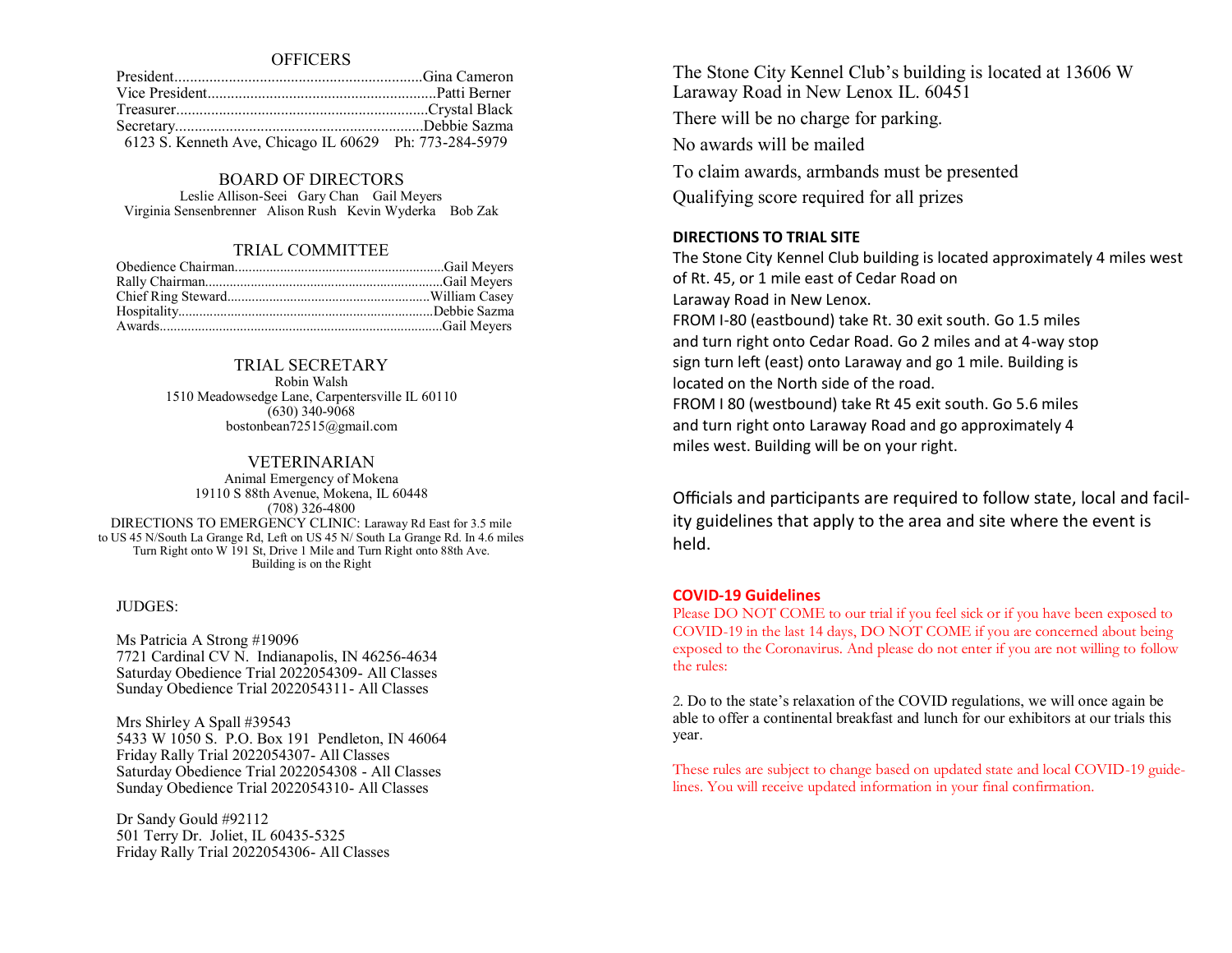AKC Rules, Regulations, Policies and Guidelines may be obtained without charge from the America Kennel Club, 5580 Centerview Drive, Raleigh NC 27606-3390

#### **AGREEMENT**

I (we) agree that the club holding this event has the right to refuse this entry for cause which the club shall deem sufficient. In consideration of the acceptance of this entry and of the holding of this event and of the opportunity to have the dog judged and to win prizes, ribbons, or trophies, I (we) agree to hold the AKC, the event-giving club, their members, directors, governors, officers, agents, superintendents or event secretary and the owner and/or leaser of the premises and any provider of services that are necessary to hold this event and any employees or volunteers of the aforementioned parties, and any AKC approved judge, judging at this event, harmless from any claim for loss or injury which may be alleged to have been caused directly or indirectly to any person or thing by the act of this dog while in or about the event premises or grounds or near any entrance thereto, and I (we) personally assume all responsibility and liability for any such claim; and I (we) further agree to hold the aforementioned parties harmless from any claim for loss, injury or damage to this dog.

Additionally, I (we) hereby assume the sole responsibility for and agree to indemnify, defend and save the aforementioned parties harmless from any and all loss and expense (including legal fees) by reason of the liability imposed by law upon any of the aforementioned parties for damage because of bodily injuries, including death at any time resulting therefrom, sustained by any person or persons, including myself (ourselves), or on account of damage to property, arising out of or in consequence of my (our) participation in this event, however such, injuries, death or property damage may be caused, and whether or not the same may have been caused or may be alleged to have been caused by the negligence of the aforementioned parties or any of their employees, agents, or any other persons.

**I (WE) AGREE THAT ANY CAUSE OF ACTION, CONTROVERSY OR CLAIM ARISING OUT OF OR RELATED TO THE ENTRY, EXHIBITION OR ATTENDANCE AT THE EVENT BETWEEN THE AKC AND THE EVENT-GIVING CLUB (UNLESS OTHERWISE STATED IN ITS PREMIUM LIST) AND MYSELF (OURSELVES) OR AS TO THE CONSTRUCTION, INTERPRE-TATION AND EFFECT OF THIS AGREEMENT SHALL BE SETTLED BY ARBITRATION PURSUANT TO THE APPLICABLE RULES OF THE AMERICAN ARBITRATION ASSOCIATION. HOWEVER, PRIOR TO ARBITRATION ALL APPLICABLE AKC BYLAWS, RULES, REGULATIONS AND PROCEDURES MUST FIRST BE FOLLOWED AS SET FORTH IN THE AKC CHAR-TER AND BYLAWS, RULES, REGULATIONS, PUBLISHED POLICIES AND GUIDELINES.**

#### **INSTRUCTIONS**

- 1. (Variety) if you are entering a dog of breed in which there are varieties for show purposes, please designate the particular variety you are entering, i.e., Cocker Spaniel (solid color black, ASCOB, parti-color), Beagles (not exceeding 13 in., over 13 in. but not exceeding 15 in.), Dachshunds (longhaired, smooth, wirehaired), Collies (rough, smooth), Bull Terriers (colored, white), Manchester Terriers (standard, toy), Chihuahuas (smooth coat, long coat), English Toy Spaniels (King Charles and Ruby, Blenheim and Prince Charles), Poodles (toy, miniature, standard).
- 2. The following categories of dogs may be entered and shown in Best of Breed competition: Dogs that are Champions of Record and dogs which, according to their owners' records, have completed the requirements for a championship, but whose championships are unconfirmed. The showing of unconfirmed Champions in Best of Breed competition is limited to a period of 90 days from the date of the show where the dog completed the requirements for a championship.
- 3. (Event Class) Consult the classification in this premium list. If the event class in which you are entering your dog is divided, then, in addition to designating the class, specify the particular division of the class in which you are entering your dog, i.e, age division, color division, weight division.
- 4. A dog must be entered in the name of the person who actually owned it at the time entries for an event closed. If a registered dog has been acquired by a new owner it must be entered in the name of its new owner in any event for which entries closed after the date of acquirement, regardless of whether the new owner has received the registration certificate indicating that the dog is recorded in his name. State on entry form whether transfer application has been mailed to the AKC. (For complete rules, refer to Chapter 11, Section 3.)

If this entry is for Junior Showmanship, please give the following information: JUNIOR SHOWMANSHIP JR.'S DATE OF BIRTH

AKC JUNIOR HANDLER NUMBER \_\_\_ \_\_\_ \_\_\_ \_\_\_ \_\_\_ \_\_\_ \_\_\_ \_\_\_ \_\_\_ \_\_\_ \_\_\_ \_\_\_

The above number MUST be included. Should you not have your Junior Handler number, this may be obtained from the

American Kennel Club. Phone: (919) 816-3776.

**By signing the entry form I (we) certify that the Junior Showman does not now, and will not at any time, act as an**

**Agent/handler for pay while continuing to compete in Junior Showmanship.**

ADDRESS

 $\_$  ,  $\_$  ,  $\_$  ,  $\_$  ,  $\_$  ,  $\_$  ,  $\_$  ,  $\_$  ,  $\_$  ,  $\_$  ,  $\_$  ,  $\_$  ,  $\_$  ,  $\_$  ,  $\_$  ,  $\_$  ,  $\_$  ,  $\_$  ,  $\_$  ,  $\_$  ,  $\_$  ,  $\_$  ,  $\_$  ,  $\_$  ,  $\_$  ,  $\_$  ,  $\_$  ,  $\_$  ,  $\_$  ,  $\_$  ,  $\_$  ,  $\_$  ,  $\_$  ,  $\_$  ,  $\_$  ,  $\_$  ,  $\_$  ,

 $C\text{ITY} \hspace{25pt} \text{STATE}$ 

ZIP\_\_\_\_\_\_\_\_\_\_\_\_\_\_\_\_\_\_

If Junior Handler is not the owner of the dog identified on the face of this form, what is the relationship of the Junior Handler to the Owner?

AKC, American Kennel Club, and the American Kennel Club logo are trademarks of The American Kennel Club, Inc. AEN999 (2/06)

#### ENTRY FEES

Obedience: \$28.00 for the first entry of a dog. \$21.00 for each additional entry of the same dog, per day, per trial.

Rally: \$28.00 for the first entry of a dog. \$21.00 for each additional entry of the same dog, per day, per trial.

Make checks payable to LTDTC. Mail entries with fees to Robin Walsh, 1510 Meadowsedge Ln, Carpentersville IL 60110. Entries mailed overnight must waive recipient signature, or they will be returned. Entries will not be accepted without fees. Returned checks do not constitute valid entry fees and are subject to an additional service charge. All entries must be on a signed AKC form with the AKC agreement on back. Entries on an invalid form will be returned.

The Lyons Township Dog Training Club and their Trial Secretary assume no responsibility for an incorrect entry. Exhibitors are advised to print or type all unusual words when filling in entry forms. No dog wrongly entered in a class may be transferred to another class after the closing date, except as provided for in Chapter 11, Section 6 of the AKC rules and Regulations. No entry may be cancelled unless notice of the change or cancellation is received in writing by the trial secretary named in the premium list to receive entries, prior to the closing date and hour for entries, except that a correction may be made in the sex of the dog. Owners are responsible for errors in the entry form, regardless of who may make such error. It is strongly suggested that entrants provide an email address so that a notification of entry may be sent and allow for entrants to review their entry information for errors.

Pursuant to Chapter 1, Section 3, entries will not be accepted unless submitted with the required entry fee, be on an official American Kennel Club entry form, be signed by the owner or his duly authorized agent and must have the required information - name of trial giving club, date of trial, breed, sex, name of class(es) entered, full/registered name of dog, name of owner(s)/ co-owner(s), address of owner, one of the following - AKC registration number or ILP number, if known the following - date of birth, place of birth, name of breeder(s), name of sire and dam. Entries must be submitted on approved entry forms with the agreement printed on the reverse side.

Move ups in Obedience and Rally will be accepted provided the next level class and judge are available and the class has not reached its limit. The request for a move up must be made in writing and presented to the trial secretary at least 30 minutes prior to the start of the trial.

Entries will not be refunded in the event a dog is absent, disqualified, excused by a veterinarian or judge, barred from competition by action of the trial committee or, if because of riots, civil disturbances or other acts beyond the control of the management, it is impossible to open or complete this trial.

Refunds of \$3.00 or less will not be issued due to the cost of processing.